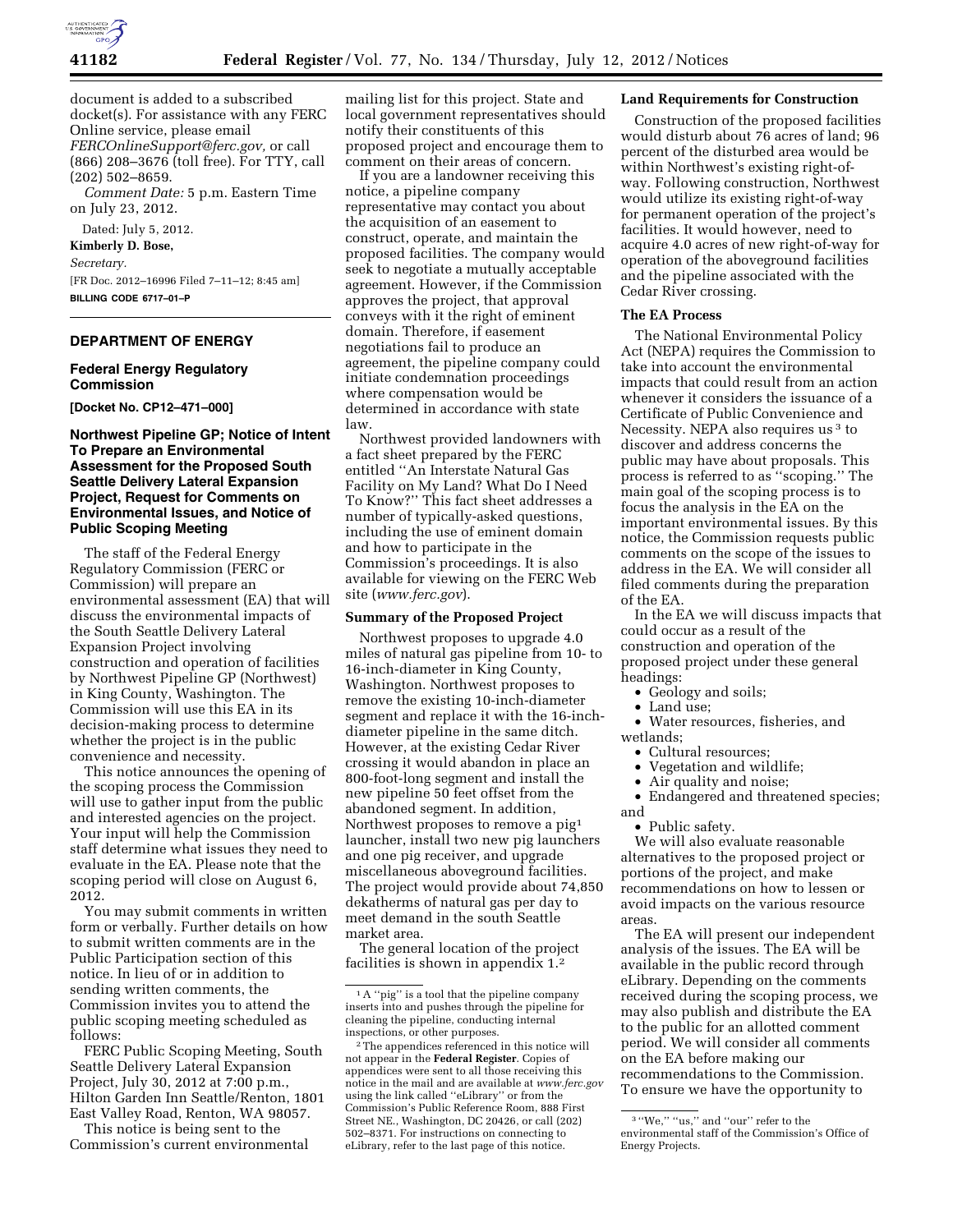consider and address your comments, please carefully follow the instructions in the Public Participation section beginning on page 5.

With this notice, we are asking agencies with jurisdiction by law and/ or special expertise with respect to the environmental issues of this project to formally cooperate with us in the preparation of the EA.4 Agencies that would like to request cooperating agency status should follow the instructions for filing comments provided under the Public Participation section of this notice. At this time, the U.S. Fish and Wildlife Service and the National Marine Fisheries Service have expressed an interest in participating as cooperating agencies.

### **Consultations Under Section 106 of the National Historic Preservation Act**

In accordance with the Advisory Council on Historic Preservation's implementing regulations for section 106 of the National Historic Preservation Act, we are using this notice to initiate consultation with Washington State Historic Preservation Office (SHPO), and to solicit their views and those of other government agencies, interested Indian tribes, and the public on the project's potential effects on historic properties.5 We will define the project-specific Area of Potential Effects (APE) in consultation with the SHPO as the project develops. On natural gas facility projects, the APE at a minimum encompasses all areas subject to ground disturbance (examples include construction right-of-way, contractor/ pipe storage yards, compressor stations, and access roads). Our EA for this project will document our findings on the impacts on historic properties and summarize the status of consultations under section 106.

# **Currently Identified Environmental Issues**

We have already identified several issues that we think deserve attention based on a preliminary review of the proposed facilities and the environmental information provided by Northwest. This preliminary list of issues may be changed based on your comments and our analysis.

• Alternative methods and locations for the crossing of the Cedar River;

• Impacts on threatened and endangered species including Chinook salmon, steelhead, and bull trout; and

• Minimization of impacts on landowners during construction within residential neighborhoods.

#### **Public Participation**

You can make a difference by providing us with your specific comments or concerns about the project. Your comments should focus on the potential environmental effects, reasonable alternatives, and measures to avoid or lessen environmental impacts. The more specific your comments, the more useful they will be. To ensure that your comments are timely and properly recorded, please send your comments so that the Commission receives them in Washington, DC on or before August 6, 2012.

For your convenience, there are three methods which you can use to submit your comments to the Commission. In all instances please reference the project docket number (CP12–471–000) with your submission. The Commission encourages electronic filing of comments and has expert staff available to assist you at (202) 502–8258 or *[efiling@ferc.gov.](mailto:efiling@ferc.gov)* 

(1) You can file your comments electronically using the *eComment*  feature on the Commission's Web site (*[www.ferc.gov](http://www.ferc.gov)*) under the link to *Documents and Filings.* This is an easy method for interested persons to submit brief, text-only comments on a project;

(2) You can file your comments electronically using the *eFiling* feature on the Commission's Web site (*[www.ferc.gov](http://www.ferc.gov)*) under the link to *Documents and Filings.* With eFiling, you can provide comments in a variety of formats by attaching them as a file with your submission. New eFiling users must first create an account by clicking on ''*eRegister.*'' You must select the type of filing you are making. If you are filing a comment on a particular project, please select ''Comment on a Filing''; or

(3) You can file a paper copy of your comments by mailing them to the following address: Kimberly D. Bose, Secretary, Federal Energy Regulatory Commission, 888 First Street NE., Room 1A, Washington, DC 20426.

#### **Environmental Mailing List**

The environmental mailing list includes federal, state, and local government representatives and agencies; elected officials; environmental and public interest groups; Native American Tribes; other interested parties; and local libraries and newspapers. This list also includes all affected landowners (as defined in the Commission's regulations) who are potential right-of-way grantors, whose property may be used temporarily for project purposes, or who own homes within certain distances of aboveground facilities, and anyone who submits comments on the project. We will update the environmental mailing list as the analysis proceeds to ensure that we send the information related to this environmental review to all individuals, organizations, and government entities interested in and/or potentially affected by the proposed project.

If we publish and distribute the EA, copies will be sent to the environmental mailing list for public review and comment. If you would prefer to receive a paper copy of the document instead of the CD version or would like to remove your name from the mailing list, please return the attached Information Request (appendix 2).

# **Becoming an Intervenor**

In addition to involvement in the EA scoping process, you may want to become an ''intervenor'' which is an official party to the Commission's proceeding. Intervenors play a more formal role in the process and are able to file briefs, appear at hearings, and be heard by the courts if they choose to appeal the Commission's final ruling. An intervenor formally participates in the proceeding by filing a request to intervene. Instructions for becoming an intervenor are in the User's Guide under the ''e-filing'' link on the Commission's Web site.

### **Additional Information**

Additional information about the project is available from the Commission's Office of External Affairs, at (866) 208–FERC, or on the FERC Web site at *[www.ferc.gov](http://www.ferc.gov)* using the ''eLibrary'' link. Click on the eLibrary link, click on ''General Search'' and enter the docket number, excluding the last three digits in the Docket Number field (i.e., CP12–471). Be sure you have selected an appropriate date range. For assistance, please contact FERC Online Support at *[FercOnlineSupport@ferc.gov](mailto:FercOnlineSupport@ferc.gov)*  or toll free at (866) 208–3676, or for TTY, contact (202) 502–8659. The eLibrary link also provides access to the texts of formal documents issued by the Commission, such as orders, notices, and rulemakings.

In addition, the Commission now offers a free service called eSubscription which allows you to keep track of all formal issuances and submittals in specific dockets. This can reduce the

<sup>4</sup>The Council on Environmental Quality regulations addressing cooperating agency responsibilities are at Title 40, Code of Federal Regulations, § 1501.6.

<sup>5</sup>The Advisory Council on Historic Preservation's regulations are at Title 36, Code of Federal Regulations, Part 800. Those regulations define historic properties as any prehistoric or historic district, site, building, structure, or object included in or eligible for inclusion in the National Register of Historic Places.